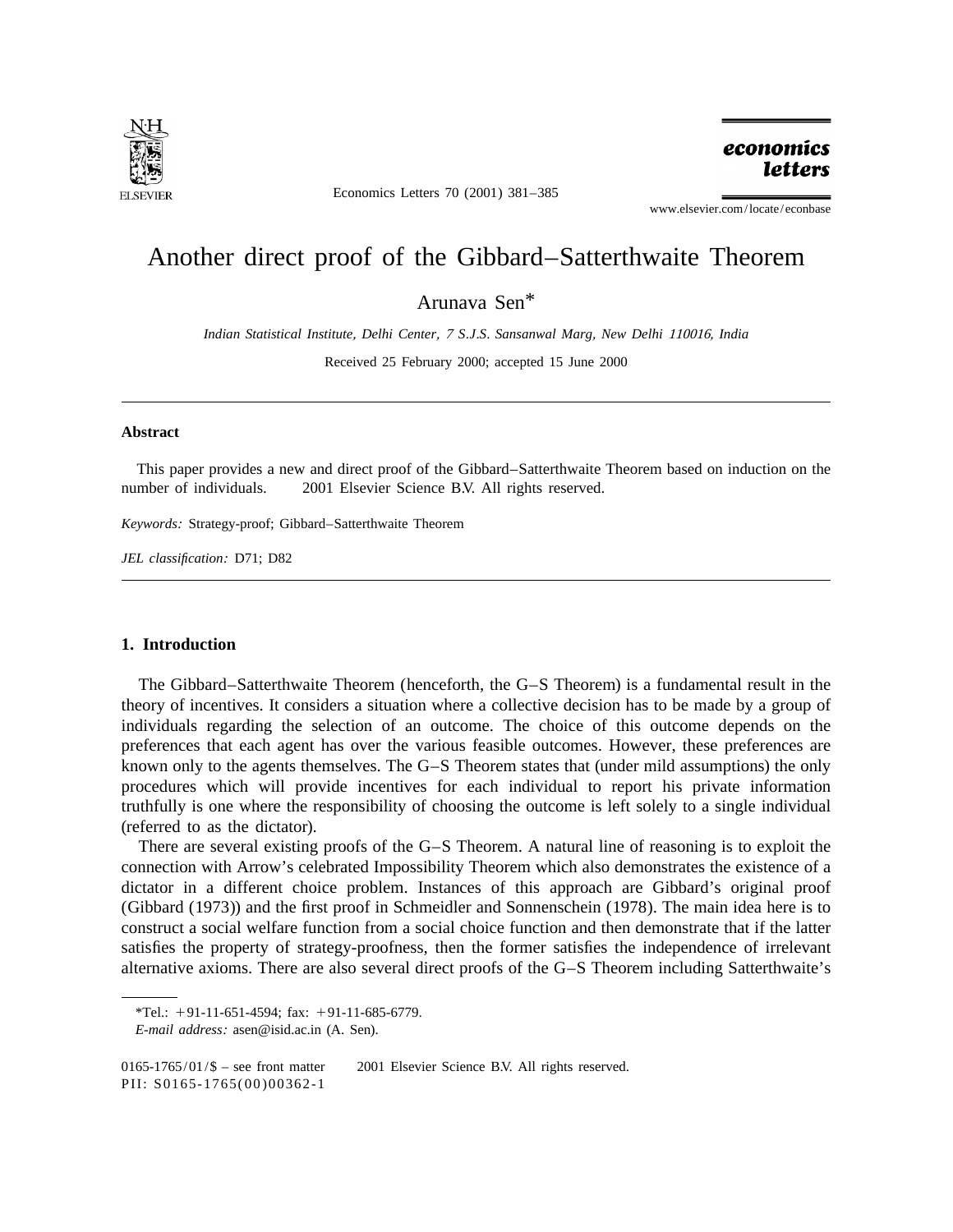original proof (Satterthwaite (1975)). A salient approach uses 'option sets', a technique pioneered by Barberà (1983) and Barbera and Peleg (1990). This approach has been shown to be very powerful in characterizing strategy-proof social choice problems in restricted domain environments. Recently, two papers, Benoit (1999) and Reny (1999) have also provided relatively simple proofs of the G–S Theorem. Both these proofs are directly inspired by ideas developed in Geanokoplos (1996) to prove Arrow's Impossibility Theorem.

In this paper, we give another simple and direct proof of the G–S Theorem. The proof relies on induction on the number of individuals. Some of the special features of this argument and comparisons with the other proofs of the same result are discussed in Section 4.

## **2. Notation**

The set  $I = \{1, \ldots, N\}$  is the set of individuals. The set of social states or outcomes is a finite set  $A = \{a,b,c,d,x,...\}$ . Let  $\mathcal P$  denote the set of all strict orderings (indifference is not permitted) of the elements of *A*. Each individual *i* is assumed to have a preference ordering  $P_i$ , which is an element of the set  $\mathcal{P}$ . A profile *P* is an *N*-tuple  $(P_1, P_2, \ldots, P_N)$ .<br>A *Social Choice Function* (SCF) *f* is a mapping  $f: \mathcal{P}^N \to A$ .

A SCF *f* satisfies *unanimity* if for all outcomes *a* and profiles *P* such that all individuals *i* rank *a* first according to  $P_i$ , then  $f(P) = a$ .

We assume throughout that SCFs under consideration satisfies unanimity.

The SCF *f* is *manipulable* at profile *P* by individual *i* via  $\bar{P}$ , if  $f(\bar{P}$ ,  $P$ ,  $P$ ,  $f(P)$ . It is *strategy-proof* if it is not manipulable by any individual at any profile.

The SCF *f* is *dictatorial* if there exists an individual *i* (referred to as the *dictator*) such that for all preference profiles *P*, if  $f(P) = a$ , then *a* is first-ranked according to  $P_i$ .

**The Gibbard–Satterthwaite Theorem.** Assume  $|A| \ge 3$ . Then a SCF  $f: \mathcal{P}^N \to A$  is strategy-proof if and only if it is dictatorial.

#### **3. The proof**

This proof proceeds by induction on the number of individuals.

**Step 1.** We show that the theorem holds in the case of two individuals. Let  $N = \{1,2\}$  and let f be a strategy-proof SCF. We will show that *f* either picks 1's first-ranked outcome for all profiles or 2's first-ranked outcome for all profiles.

**Claim A.** Fix a profile *P*. Then  $f(P)$  must either be the first-ranked outcome according to  $P_1$  or the first-ranked outcome according to  $P_2$ .

**Proof.** Suppose not. Suppose that *a* and *b* are the first-ranked outcomes according to  $P_1$  and  $P_2$ , respectively, but that  $f(P) = c$  where *c* is distinct from *a* and *b*. Note that *a* and *b* must also be distinct from each other, otherwise we immediately contradict unanimity. Let  $\bar{P}_2$  be an ordering where b is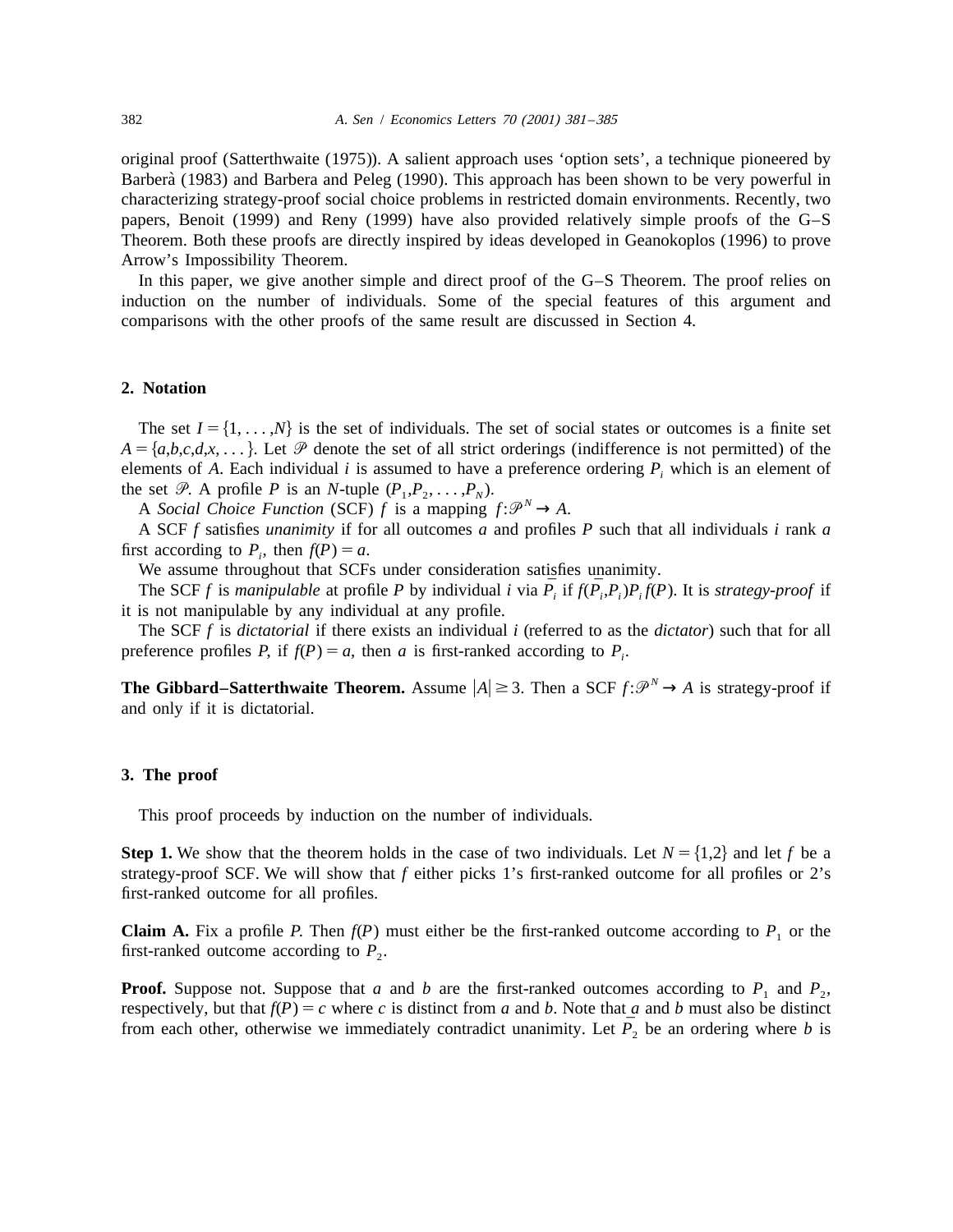ranked first and *a* second. Observe that  $f(P_1, \overline{P_2})$  cannot be *b* because then 2 would manipulate at *P* via  $\overline{P}_2$ . Nor can this outcome be any outcome *x* distinct from *a* and *b*. If it were, then *a* would be strictly better than *x* according to  $P_2$  and 2 would manipulate via an ordering where *a* is ranked first. The outcome would then be *a* by virtue of unanimity. Therefore  $f(P_1, P_2) = a$ .

Let  $\bar{P}_1$  be an ordering where *a* and *b* are ranked first and second, respectively. We must have  $f(\bar{P}_1, \bar{P}_2) = a$  or else 1 will manipulate at  $(P_1, \bar{P}_2)$  via  $P_1$ . Let  $f(\bar{P}_1, P_2) = x$ . If  $x = b$ , then 2 manipulates at  $(\bar{P}_1, \bar{P}_2)$  via  $P_2$ . If *x* is distinct from both *a* and *b*, then *x* is worse than *b* for 1 according to  $\bar{P}_1$ . Therefore 1 will manipulate at  $\bar{P_1}, P_2$  via an ordering where *b* is first ranked (this will yield *b* by virtue of unanimity). Therefore  $x = a$ . But then 1 manipulates at P via  $\overline{P}_1$ .  $\Box$ 

**Claim B.** If *f* picks 1's first-ranked outcome at a profile where 1 and 2's first-ranked outcomes are distinct, then it picks 1's first-ranked outcome at all profiles.

**Proof.** Let *P* be a profile where 1 and 2's first-ranked outcomes are *a* and *b*, respectively, where *a* and *b* are distinct. Holding 2's preferences fixed, observe that the outcome for all profiles where *a* is first-ranked for 1 must be *a*, otherwise 1 will manipulate via  $P_1$ . Similarly, holding 1's preferences fixed at  $P_1$ , observe that 2 can never obtain the outcome *b* by varying his preference ordering. Now consider any profile where *a* and *b* are first-ranked by 1 and 2, respectively. From Claim A, it follows that the outcome must either be *a* or *b*. Applying the earlier arguments we conclude that the outcome must, in fact, be *a*.

Consider an arbitrary outcome *c* distinct from both *a* and *b*. In view of the argument in the previous paragraph, we can assume without loss of generality that *c* is ranked second in  $P_1$ . Let  $\overline{P}_1$  be a preference ordering where *c* is ranked first and *a*, second. Applying Claim A, it follows that  $f(P_1, P_2)$ is either *b* or *c*. However, if it were *b*, 1 would manipulate at  $(\bar{P}_1, P_2)$  via  $P_1$ . Therefore  $f(\bar{P}_1, P_2) = c$ . Now applying the arguments in the previous paragraph once again, it follows that for any profile, the outcome is 1's first-ranked outcome provided that 2's first-ranked outcome is *b*.

We now complete the proof of the Claim by showing that the outcome is 1's first-ranked outcome irrespective of 2's first-ranked outcome. Pick an arbitrary outcome x distinct from b and c. We can assume without loss of generality that b and x are ranked first and second, respectively, in  $P_2$ . Let  $\overline{P}_2$ be an ordering where *x* is first and *b*, second. We know that  $f(\bar{P}_1, \bar{P}_2)$  must either be *c* or *x*. But if it is *x* then 2 will manipulate at  $f(P_1, P_2)$  via  $\overline{P_2}$ . Since *x* and *c* were picked arbitrarily, the Claim is established.  $\square$ 

Claim B in conjunction with unanimity are sufficient to complete Step 1.

**Step 2.** Pick an integer *N* with  $N \geq 3$ . We show that statement (a) implies statement (b).

- (a) for all *K* with  $K \le N$ , if  $f: \mathcal{P}^K \to A$  is strategy-proof, then *f* is dictatorial. (b) if  $f: \mathcal{P}^N \to A$  is strategy-proof, then *f* is dictatorial.
- 

Assume that statement (a) holds. Let f be a strategy-proof SCF  $f: \mathcal{P}^N \to A$ . Define a SCF  $g: \mathcal{P}^{N-1} \to A$  as follows. For all  $(P_1, P_3, \ldots, P_N) \in \mathcal{P}^{N-1}$ ,  $g(P_1, P_3, P_4, \ldots, P_N) = f(P_1, P_1, P_2, \ldots, P_N)$ . In other words, individuals 1 and 2 are 'coalesced'. This 'individual' will be referred to as individual 1 in the SCF  $g$ . It follows trivially from the assumption that  $f$  satisfies unanimity that  $g$  satisfies unanimity as well. We claim that *g* is strategy-proof. It is clear that individuals 3 through *N* cannot manipulate in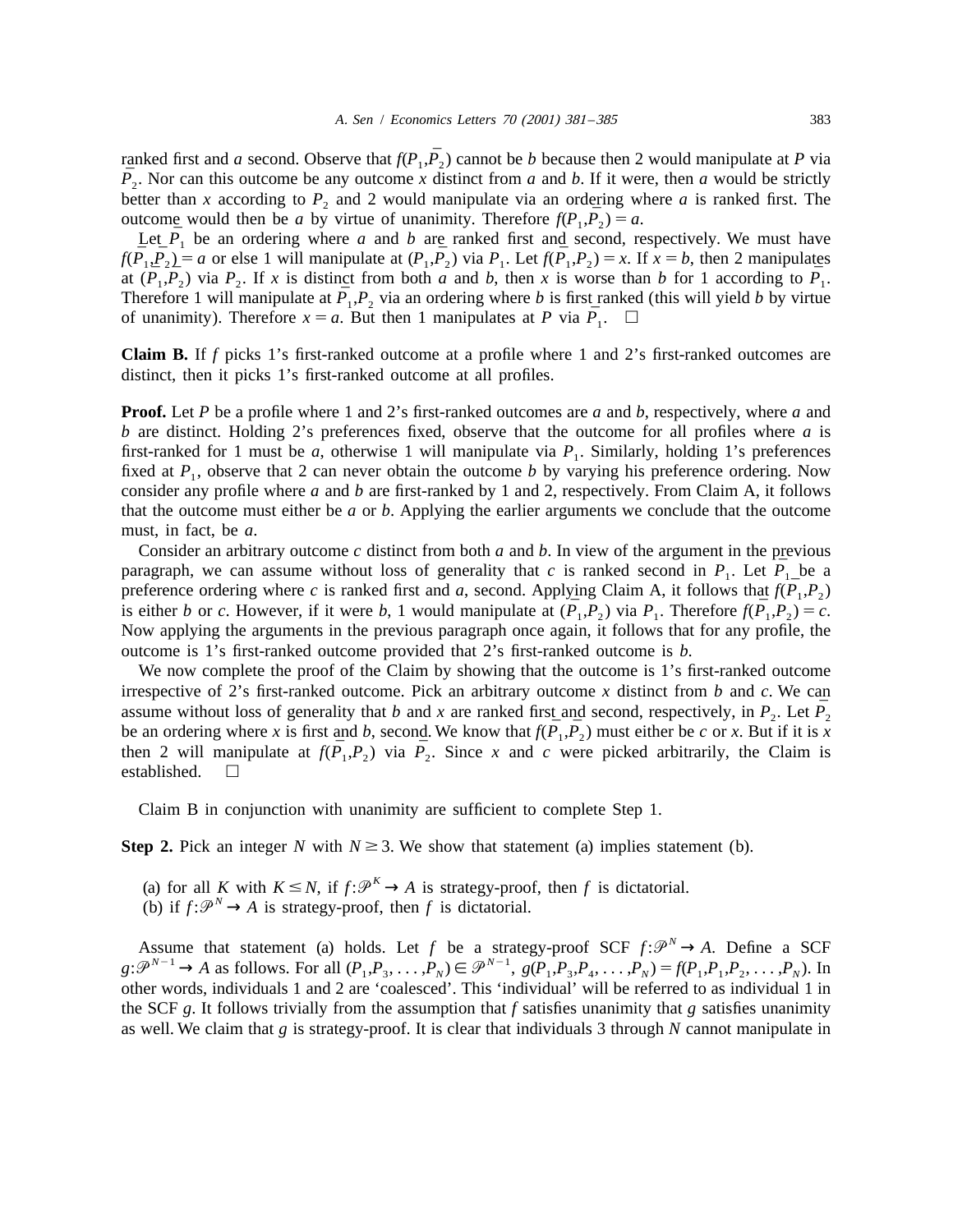*g* because then they can manipulate in *f* as well. Pick an arbitrary  $N-1$  person profile  $(P_1, P_3, \ldots, P_N)$ and let  $g(P_1, P_3, \ldots, P_N) = f(P_1, P_1, P_3, \ldots, P_N) = a$ . Let  $\overline{P}_1$  be an arbitrary ordering. Let  $f(\bar{P}_1, P_1, P_3, \ldots, P_N) = b$  and let  $f(\bar{P}_1, \bar{P}_1, P_3, \ldots, P_N) = g(\bar{P}_1, P_3, \ldots, P_N) = c$ . Since f is strategy-proof  $a \neq b$  implies  $aP_1b$  and  $b \neq c$  implies  $bP_1c$ . Since  $P_1$  is transitive,  $a \neq c$  implies  $aP_1c$ . Therefore *g* cannot be manipulated by 1.

Since *g* satisfies unanimity and is strategy-proof, we can apply statement (a) and conclude that *g* is dictatorial. There are two cases to consider. Suppose that the dictator, individual *j* is one of individuals from 3 through *N*. We claim that *j* is a dictator in *f*. Pick an arbitrary profile  $(P_1, P_2, P_3, \ldots, P_N)$ . Let *a* be first-ranked according to  $P_i$  and let  $f(P_1, P_2, P_3, \ldots, P_N) = b$ . Since *j* dictates in *g*, 1 can change the outcome from *b* in the profile  $(P_1, P_2, P_3, \ldots, P_N)$  to *a* by announcing *P*<sub>2</sub>. Since *f* is strategy-proof, we must have  $aP_1b$ . Similarly, since  $f(P_1, P_1, P_3, \ldots, P_N) = a$ , we must have  $aP_1b$ , or else 2 will manipulate at  $(P_1, P_1, P_3, \ldots, P_N)$  via  $P_1$ . Since  $P_1$  is a strict ordering, we have  $a = b$ . Therefore *j* dictates in *f*.

Finally we need to consider the case where *j* is individual 1 in *g*. Pick an arbitrary  $N - 2$  person profile  $(P_3, P_4, \ldots, P_N)$ . Now define a two-person SCF *h* as follows: for all pairs of orderings  $P_1, P_2,$  $h(P_1, P_2) = f(P_1, P_2, P_3, \ldots, P_N)$ . Since individual 1 is a dictator in *g*, it follows that *h* satisfies unanimity. Moreover, since  $f$  is strategy-proof, it follows immediately that  $h$  is strategy-proof too. From Step 1, we know that *h* is strategy-proof, i.e., *h* is dictatorial. In order to complete the proof, we need only to show that the identity of the dictator does not depend on the  $N-2$  profile  $(P_3, P_4, \ldots, P_N)$ . Suppose that it does depend on this profile. Assume without loss of generality that 1 is dictator for  $(P_3, P_4, \ldots, P_N)$  while 2 is dictator for  $(\bar{P}_3, \bar{P}_4, \ldots, \bar{P}_N)$ . Now progressively change preferences for each individual from 3 through *N* from the first profile to the second. There must be an individual j with  $3 \le j \le N$  such that 1 is the dictator in  $(\bar{P}_3, \ldots, \bar{P}_{j-1}, P_j, \ldots, P_N)$  while 2 dictates in  $(\bar{P}_3,\ldots,\bar{P}_{j-1},\bar{P}_j,P_{j+1},\ldots,P_N)$ . Let a and b be such that  $aP_jb$ . Pick  $P_1$  and  $P_2$  such that b and a are first-ranked in  $P_1$  and  $P_2$ , respectively. Then,  $f(P_1, P_2, \bar{P_3}, \ldots, \bar{P_{j-1}}, P_j, \ldots, P_N) = b$  while  $f(P_1, P_2, \bar{P}_3, \ldots, \bar{P}_{i-1}, \bar{P}_i, P_{i+1}, \ldots, P_N) = a$ . Clearly j will manipulate at  $(P_1, P_2, \bar{P}_3, \ldots, \bar{P}_{i-1}, P_i, \ldots, P_N)$ via  $\bar{P}_i$ . This completes the proof of Step 2. Since the result is trivially true in the case where  $N = 1$ , Steps 1 and 2 complete the proof of the Theorem.  $\Box$ .

#### **4. Concluding remarks**

It may be tempting to conclude that Step 1 in the proof is unnecessary. One could reason that since the result is trivial in the case where  $N = 1$ , the induction step, Step 2, is sufficient to establish the Theorem. Unfortunately, this is not true. The induction step is only valid for  $N \geq 3$  because its proof explicitly required the result to hold in the case where  $N = 2$ .

Various forms of the induction step have appeared earlier in the literature. One of the earliest references in this regard is Maskin (1978) where a similar argument is employed to characterize domains which admit non-dictatorial Arrovian social welfare functions. A general version of Step 2 can be found in Aswal et al. (1999) which also contains a brief survey of related literature. The arguments in Step 1 can be extended to provide a simple proof of Gibbard's random dictatorship result (Gibbard, 1977)). Details appear in Dutta et al. (2000).

An important feature of the proof of the G–S Theorem presented in this paper is that it does not